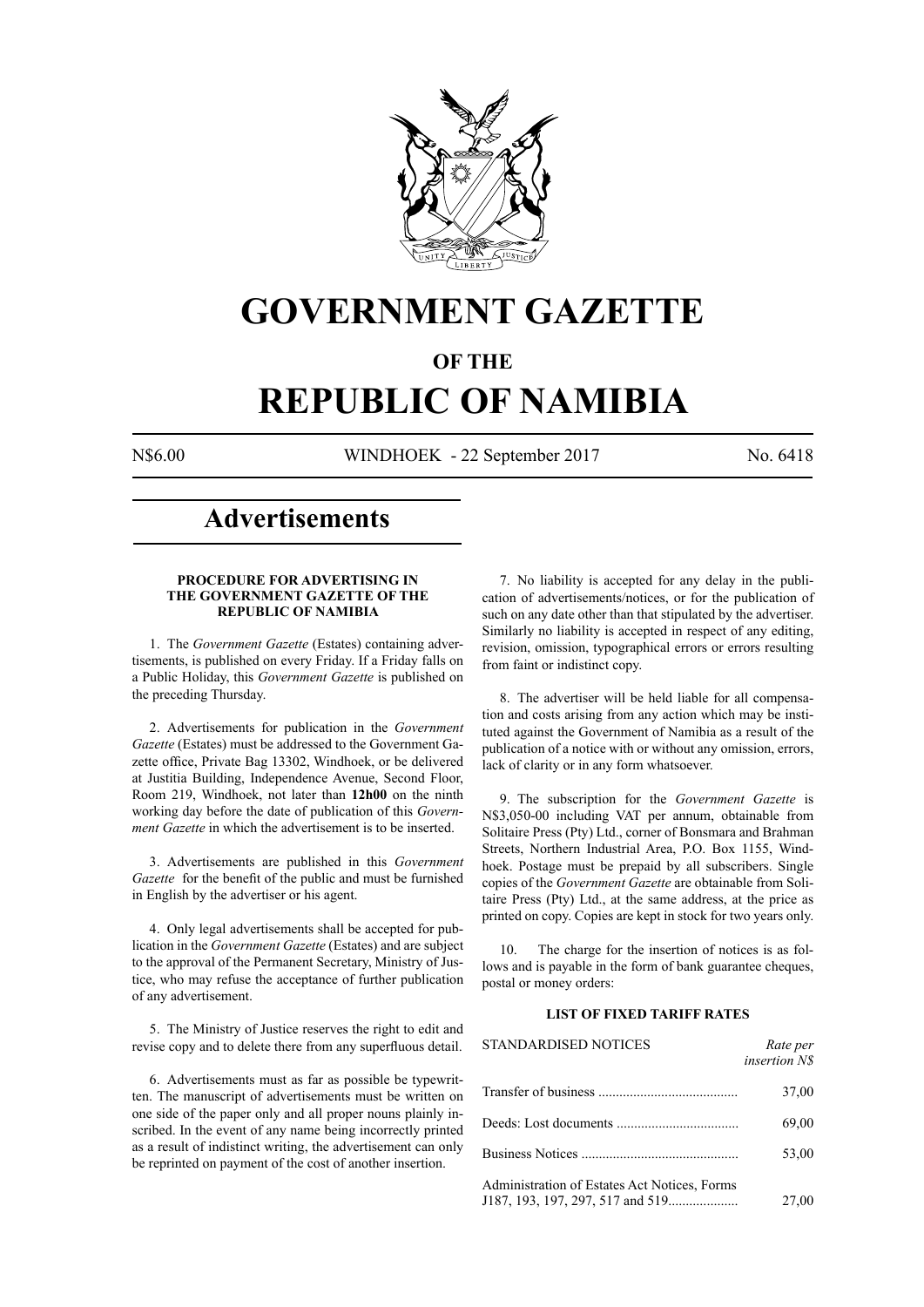| Insolvency Act and Companies Act Notices:                                                                                                                                                               | 48,00  |
|---------------------------------------------------------------------------------------------------------------------------------------------------------------------------------------------------------|--------|
| N.B. Forms 2 and 6 additional statements according<br>to word count table, added to the basic tariff.                                                                                                   | 333,00 |
| Naturalisation notices (including a reprint for the                                                                                                                                                     | 27,00  |
| Unclaimed moneys - only in the <i>Government</i><br>Gazette, closing date 15 January (per entry of                                                                                                      | 13,00  |
|                                                                                                                                                                                                         | 53,00  |
|                                                                                                                                                                                                         | 27,00  |
| NON-STANDARDISED NOTICES                                                                                                                                                                                |        |
| Company notices:                                                                                                                                                                                        |        |
| Short notices: Meetings, resolutions, offers of<br>compromise, conversions of companies, voluntary<br>windings-up, etc.: closing of members' registers<br>for transfer and/or declarations of dividends | 120,00 |
| Declaration of dividends with profit statements,                                                                                                                                                        | 267,00 |
| Long notices: Transfers, changes in respect of<br>shares or capital, redemptions, resolutions,                                                                                                          | 373,00 |
|                                                                                                                                                                                                         | 120,50 |

# **FORM J 187**

# **LIQUIDATION AND DISTRIBUTION ACCOUNTS IN DECEASED ESTATES LYING FOR INSPECTION**

In terms of section 35(5) of Act 66 of 1965, notice is hereby given that copies of the liquidation and distribution accounts (first and final, unless otherwise stated) in the estates specified below will be open for the inspection of all persons interested therein for a period of 21 days (or shorter or longer if specially stated) from the date specified or from the date of publication hereof, whichever may be the later, and at the offices of the Master and Magistrate as stated.

Should no objection thereto be lodged with the Master concerned during the specified period, the executor will proceed to make payments in accordance with the accounts.

667/2017 GOAGOSES Angelika, 56101100111, Erf 8695, Katutura, Windhoek. August Goagoseb, 55120400124. Windhoek. Afflux Investments cc, P.O. Box 1130, Windhoek.

580/2016 SHIPALANGA Kristophina, 6005240- 0646, Erf 189, Omutala Street, Havana, Katutura, Windhoek. Windhoek. Windhoek. Titus Ipumbu Legal Practitioners, Unit 4 Park Food Mall, Khomasdal, Windhoek.

249/2017 REID Johanna Susanna Brenda, 6105- 0106638, Erf 3108, Anemone Street, Khomasdal, Windhoek. Windhoek.

588/2017 SAKARIA Matheus, 60011100036, Ondangwa, Republic of Namibia. Ondangwa. Windhoek.

| Liquidators' and other appointees' notices                    | 80,00                     |
|---------------------------------------------------------------|---------------------------|
| Gambling house licences/Liquor licences                       | 120,00                    |
| SALES IN EXECUTION AND OTHER PUBLIC SALES:                    |                           |
|                                                               | 207,00                    |
| Public auctions, sales, tenders and welfare<br>organisations: | 69,00<br>171,00<br>253,00 |
| ORDERS OF THE COURT                                           |                           |

| Provisional and final liquidations or                  |        |
|--------------------------------------------------------|--------|
|                                                        | 157,00 |
| Reduction of change in capital mergers, offers         |        |
|                                                        | 373,00 |
| Judicial managements, <i>curator bonis</i> and similar |        |
|                                                        | 373,00 |
|                                                        | 48,00  |
| Supersession and discharge of petitions (J.158)        | 40,00  |
|                                                        |        |

11. The charge for the insertion of advertisements other than the notices mentioned in paragraph 10 is at the rate of N\$13,00 per cm double column. (Fractions of a cm must be calculated as a cm).

12. No advertisements shall be inserted unless the charge is prepaid. Cheques, drafts, postal or money orders must be made payable to the Ministry of Justice, Private Bag 13302, Windhoek.

623/2017 JENSEN Ilse, 2203290006087, 13 Scheppmann Street, Walvis Bay. Walvis Bay. Windhoek. Malherbe Associates Inc, P.O. Box 985, Walvis Bay.

671/2017 AWASEB Israel, 54041900026, Erf 660, Ongarangombe Street, Katutura, Windhoek. Pointbreak Trust and Estates (Pty) Ltd, P.O. Box 156, Windhoek.

937/2017 DE VILLIERS Tobias Beyers Daniel, 41082700223, No. 17 Atlantic Plaza, Daniel Tjongarero Street, Swakopmund. Swakopmund. Pointbreak Trust and Estates (Pty) Ltd, P.O. Box 156, Windhoek.

850/2017 PETRUS Severin, 48031100470, Oshana. Erna Warura, 52102610039. Oshakati. Windhoek. Tipara Estates, Office No. 403, 4th Floor, Maerua Mall, P.O. Box 25869, Windhoek.

1407/2017 AVIA Mandume L.J., 82041010053, South Africa. Amended First. Windhoek. Windhoek. Tipara Estates, Office No. 403, 4th Floor, Maerua Mall, P.O. Box 25869, Windhoek.

1814/2016 BIEWENGA Alida, 26051500146, Deon Louw Old Age Home, Gobabis. Gobabis. Windhoek. P.J. Kotzé, P.O. Box 80021, Olympia.

1053/2016 NIEUWOUDT Machiel Nicolaas, 34081-200203, Windhoek. Windhoek. Bank Windhoek Limited, Trust Department, P.O. Box 15, Windhoek.

81/2015 GROBLER Gideon Jacobus, 521017- 00034, Bangkok. Windhoek. F.M. Oehl Trust cc, P.O. Box 90290, Windhoek.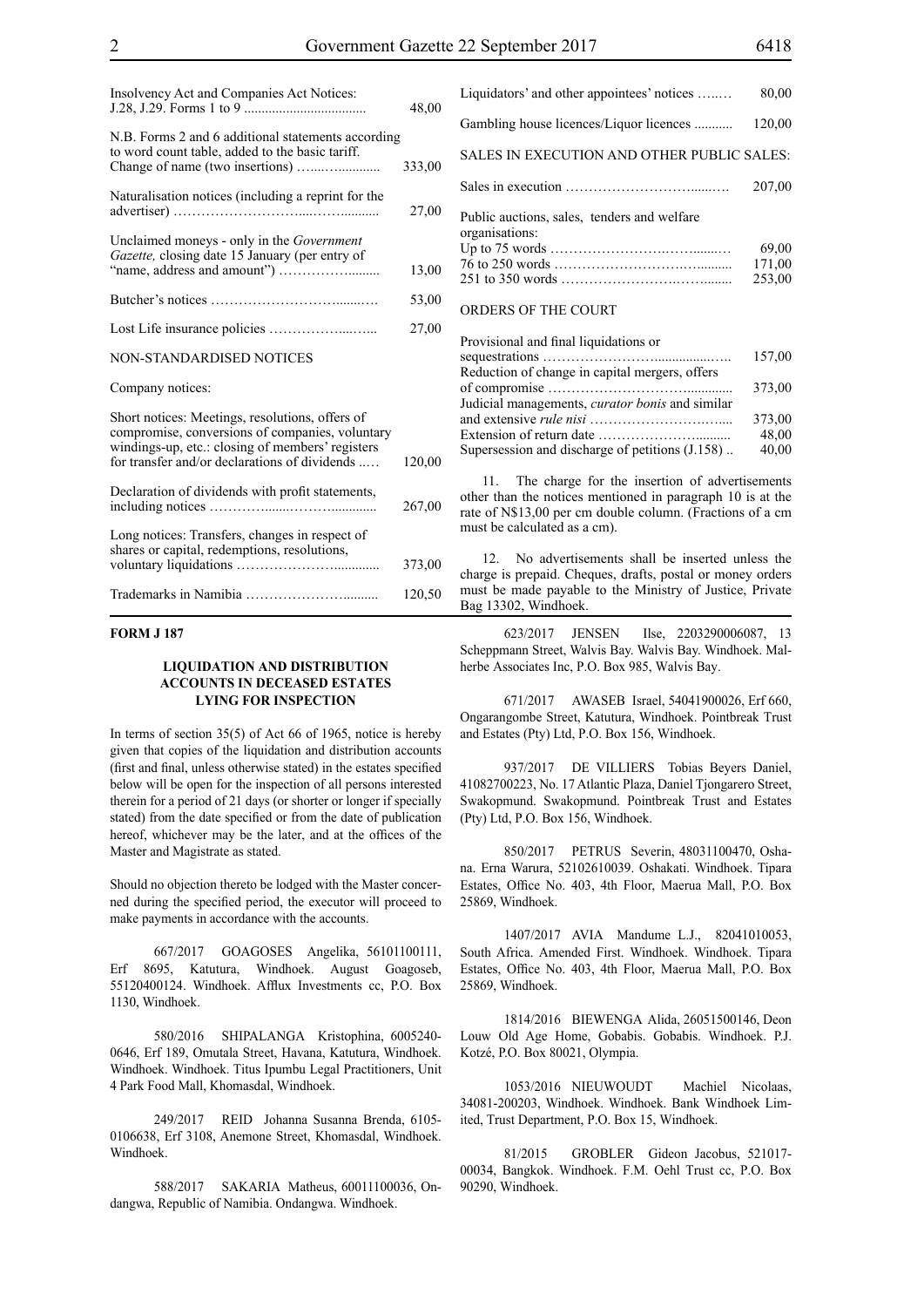557/2014 VAN SCHALKWYK Paul Willem, 55042400540, Windhoek. Windhoek. Bruni & McLaren, P.O. Box 11267, Klein Windhoek.

1683/2016 DE KOE Elizabeth Maria, 44101000948, 161 Franziska van Neel Street, Tamariskia. Willem Jacobus de Koe, 45051800289. Swakopmund. Windhoek. FNB Trust Services Namibia (Pty) Ltd, P.O. Box 448, Windhoek, Namibia.

1156/2013 CIOLEK Frank Stanley, 4805145148100, Windhoek. Windhoek. FNB Trust Services Namibia (Pty) Ltd, P.O. Box 448, Windhoek, Namibia.

09/2017 VOLLMER Patrick Aubrey, 53072- 700648, Erf 1360, Pionierspark, Windhoek. Delia Jean Vollmer, 57011900381. Windhoek. FNB Trust Services Namibia (Pty) Ltd, P.O. Box 448, Windhoek, Namibia.

1025/2017 BLOM Maria Elizabeth, 53041300117, Okahandja. Marthinus Gerhardus Blom, 49110300058. Okahandja. Windhoek. FNB Trust Services Namibia (Pty) Ltd, P.O. Box 448, Windhoek, Namibia.

483/2016 DOMINGO Petrus, 70040402096, Oshaakandwa, Oniipa. Tsumeb. Windhoek. FNB Trust Services Namibia (Pty) Ltd, P.O. Box 448, Windhoek, Namibia.

1505/2015 VAN WYK Magritha, 68101000917, Windhoek. Windhoek. FNB Trust Services Namibia (Pty) Ltd, P.O. Box 448, Windhoek, Namibia.

1118/2014 MULAULI Mwaaka Rosemary, 7112- 0410061, Erf 550, Benguella, Lüderitz. Aggrey Kalumba Mulauli, 60122400801. Lüderitz. Windhoek. FNB Trust Services Namibia (Pty) Ltd, P.O. Box 448, Windhoek, Namibia.

1769/2015 KATJIVENA Leonard Erenst, 68080- 300461, Farm Aruchab No. 194, Outjo. Outjo. Windhoek. FNB Trust Services Namibia (Pty) Ltd, P.O. Box 448, Windhoek, Namibia.

1978/2016 GAWANAS Savine, 72083000021, Windhoek, 17 November 2016. Abraham Gawanab, 56021000021. Windhoek. Standard Executors & Trustees, P.O. Box 2164, Windhoek, Namibia.

357/2017 MEYER Ernst Theodore, 21070300160, A 11 1st Floor, Eros Manor Retirement Village, Windhoek. Windhoek. Windhoek. Dr. Weder, Kauta & Hoveka Inc., 3rd Floor, WKH House, Jan Jonker Road, Ausspannplatz, P.O. Box 864, Windhoek, Namibia.

891/2016 DRY Hendrik, 54021400141, Erf 494 ( portion of Erf 483, Rehoboth), Keetmanshoop. Anna Christina Dry, 48070300167. Keetmanshoop. Windhoek. Lentin, Botma & Van den Heever, P.O. Box 38, Keetmanshoop, Namibia.

211/2013 CHRISTIANS Nicholas Charles, 2211- 0900075, Erf 1048, 10th Street, Noordhoek, Keetmanshoop. Keetmanshoop. Windhoek. Lentin, Botma & Van den Heever, P.O. Box 38, Keetmanshoop, Namibia.

818/2017 SAGER Heinz-Joachim, 350521010- 0156, Windhoek, Namibia. Windhoek. K&M Trust Services, p.o. Box 9179, Eros, Windhoek, Namibia.

929/2016 BURKHARDT Monika Rita, Old Age Home, 101 Rikumbi Kandanga Street, Otjiwarongo. Otjiwarongo. Windhoek. Engling, Stritter & Partners, P.O. Box 43, Windhoek.

441/2017 AHLENSTORF Ralph Behrend, P.O. Box 2630, Windhoek. Windhoek. Engling, Stritter & Partners, P.O. Box 43, Windhoek.

464/2017 STEINER Leopold Franz, 8983 Bad Mittendorf, 416, Austria. Windhoek. Engling, Stritter & Partners, P.O. Box 43, Windhoek.

796/2017 BIERBERG Bernd, 54030100236, P.O. Box 11664, Klein Windhoek, Windhoek. Engling, Stritter & Partners, P.O. Box 43, Windhoek.

41/2017 OOSTHUIZEN Catharina Marthina, 39101600478, Erf 600, Keetmanshoop, Namibia. Keetmanshoop. Windhoek. Old Mutual Trust, P.O. Box 165, Windhoek.

1379/2016 SWARTBOOI Lisina Evetie, 671221- 00308, Walvis Bay. Alfred Booysen, 27 August 1981, 810- 82710458. Supplementary. Windhoek. Walvis Bay. Martha S.L. Dobberstein, P.O. Box 5924, Ausspannplatz, Windhoek, Namibia.

993/2012 SAMWEL Sam, 60010107746, P.O. Box 2707, Ondangwa, Republic of Namibia. Letisia Amutenya, 62091700924. Oshakati. Windhoek. Dr. Weder, Kauta & Hoveka Incorporated, Shop 27, Oshana Mall, Ongwediva, Private Bag 3725, Ongwediva, Republic of Namibia.

 $\frac{1}{2}$ 

# **FORM J 193**

# **NOTICE TO CREDITORS IN DECEASED ESTATES**

All persons having claims against the estates mentioned below are hereby called upon to lodge their claims with the executors concerned, within 30 days (or otherwise as indicated) calculated from the date of publication hereof. The information is given in the following order: Estate number, surname and Christian names, date of birth, identity number, last address, date of death; surviving spouse's names, surname, date of birth and identity number; name and address of executor or authorised agent, period allowed for lodgement of claims if other than 30 days.

829/2017 LOUW Deon Adriaan, Windhoek, 20 April 1968, 6804200013, Erf No. 4580, Agapanthus Street, Ocean View, Extension 9, Swakopmund, 17 April 2017. Du Pisani Legal Practitioners, No. 67 John Meinert Street, P.O. Box 23990, Windhoek.

1065/2017 JESSEN Elizabeth Josina, Windhoek, 17 November 1957, 57111700309, Erf No. 671, Olympia, Windhoek, 22 June 2017. Christelle Cilliers, P.O. Box 4189, Windhoek.

1333/2017 GABRIEL Maria, 11 March 1942, 42031100408, Ondangwa, 19 May 2015. Claassen & Visser Estate Practitioners cc, P.O. Box 24621, Windhoek, Namibia.

1405/2017 HÜBSCH Gunther Peter Helmut, Windhoek, 23 August 1939, 3908230100150, Windhoek, 11 August 2017. F.M. Oehl Trust cc, P.O. Box 90290, Windhoek.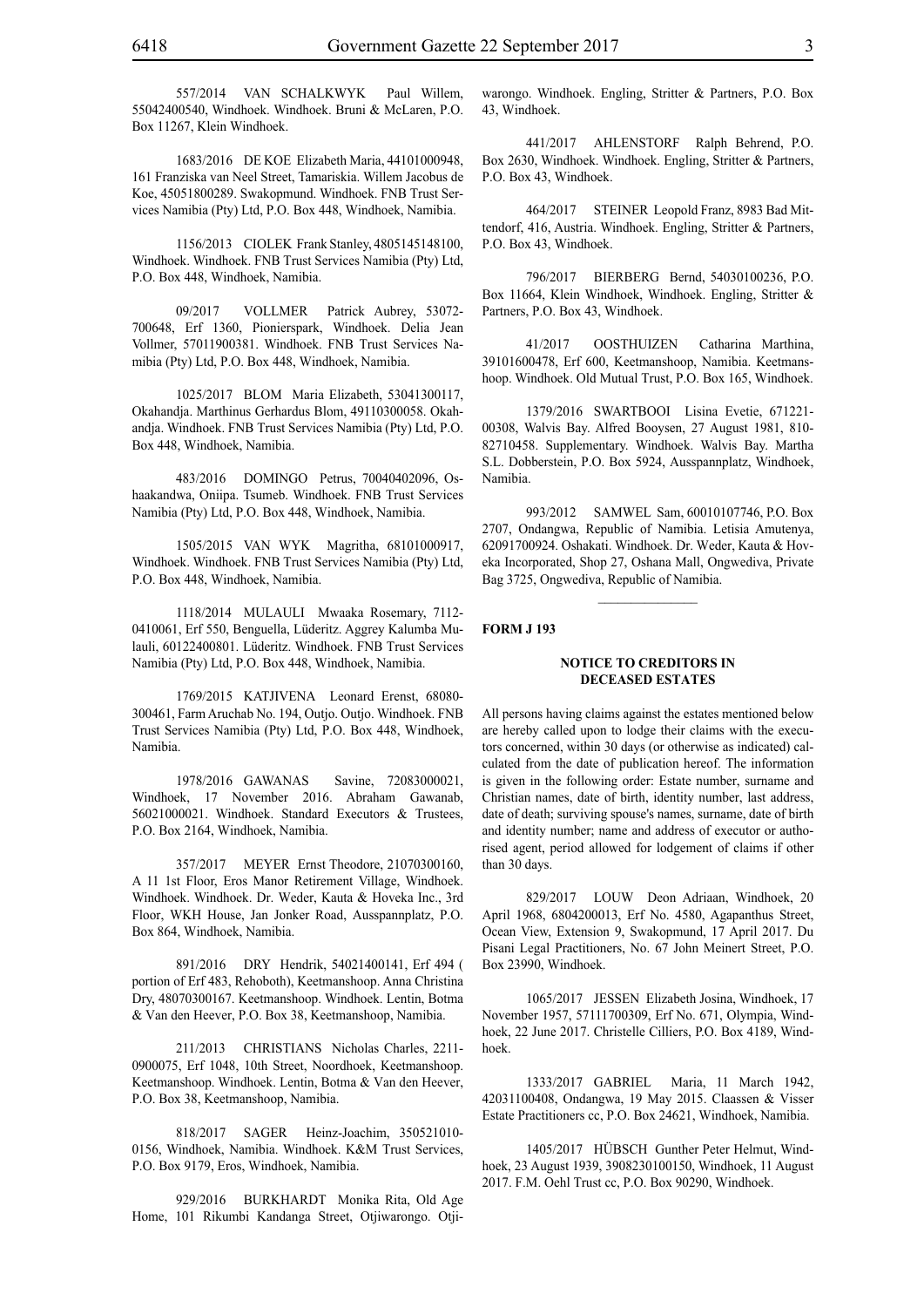1406/2017 MARAIS Hester Agnes, Windhoek, 2 July 1928, 28070200065, Walvis Bay, 7 August 2017. F.M. Oehl Trust cc, P.O. Box 90290, Windhoek.

1426/2017 DU PLESSIS Hendrika Christina, Windhoek, 17 June 1932, 32061700373, Keetmanshoop, 26 August 2017. F.M. Oehl Trust cc, P.O. Box 90290, Windhoek, Namibia.

1049/2017 MALL Anna Maria, Windhoek, 28 January 1929, 2901280200124, Farm Klein Aub, 350, 24 February 1993. V.T. van Wyk Attorneys, Plot A129, Hebron House, P.O. Box 4953, Rehoboth.

1423/2017 NAMBAHU Sarah Ndinelao, Windhoek, 26 August 1955, 55082600699, Erf No. 2173, Yukon Street, Wanaheda, Windhoek, 4 August 2017. FNB Trust Services Namibia (Pty) Ltd, P.O. Box 448, Windhoek, Namibia.

1055/2017 TITUS Eunice Danielle, Windhoek, 16 August 1977, 77081600034, Erf 4276, Meredes Street, Khomasdal, Windhoek, 5 June 2017. Isedor Ivor Titus, 6 December 1970, 70120600463. FNB Trust Services Namibia (Pty) Ltd, P.O. Box 448, Windhoek, Namibia.

1408/2017 CLARKE Roderick Jesse Keniith, Windhoek, 16 September 1966, 66091600400, Swakopmund, 14 August 2017. FNB Trust Services Namibia (Pty) Ltd, P.O. Box 448, Windhoek, Namibia.

1362/2017 SHIVUTE Beata, Windhoek, 2 September 1968, 68090200249, Otjekwa, Ruacana District, Omusati Region, 8 April 2017. Shiikwa H. Shivute, 55080500832. Harmony Capital Investments (Pty) Ltd, P.O. Box 6507, Ausspannplatz, Windhoek.

1154/2017 BEUKES Rudolf Pieter, Windhoek, 30 May 1961, 6105300800248, Erf 250, Kronlein, Keetmanshoop, 9 May 2011. Martha Magdalena Beukes, 24 May 1965, 65052400411. Lentin, Botma & Van den Heever, P.O. Box 38, Keetmanshoop, Namibia.

160/2016 COETZEE Rachel, Windhoek, 27 January 1938, 3801270200070, Erf No. Rehoboth A74, 27 July 2011. V.T. van Wyk Attorneys, Plot A129, Hebron House, P.O. Box 4953, Rehoboth.

1343/2017 VERLINDEN Alex Lucien, Windhoek, EN 986572 ( Belgium), 14 Jakaranda Street, Windhoek, 3 August 2017. ENSafrica, Namibia (incorporated as LorentzAngula Inc.), LA Chambers, Ausspann Plaza, Dr Agostinho Neto Road, Windhoek, Namibia.

1294/2017 JOOSTE Paulus Franciskus, Windhoekk, 5 February 1957, 57020500196, Erf No. 369, Kronlein, Keetmanshoop, 12 February 2017. Margaret Jooste, 28 October 1953, 53102800106. Dr. Weder, Kauta & Hoveka Inc., 3rd Floor, WKH House, Jan Jonker Road, Ausspannplatz, P.O. Box 864, Windhoek, Namibia.

1541/2015 LOUW Magarete Elizabeth, Windhoek, 6 September 1955, 55090600929, Erf No. 1701, Otjiwarongo, 25 July 2005. Dr. Weder, Kauta & Hoveka Inc., 3rd Floor, WKH House, Jan Jonker Road, Ausspannplatz, P.O. Box 864, Windhoek, Namibia.

1108/2017 ISMAEL Alina, Windhoek, 23 September 1962, 6209231100723, P.O. Box 1539, Oshakati, 21 May 2017. Dr. Weder, Kauta & Hoveka Incorporated, Shop 27, Oshana Mall, Ongwediva, Private Bag 3725, Ongwediva, Republic of Namibia.

1108/2017 KANGALA Vilho, Windhoek, 18 April 1956, 56041800120, Windhoek, P.O. Box 17063, Ondobe, 30 April 2017. Petrina Hamutenya, 2 March 1959, 59030200340. Dr. Weder, Kauta & Hoveka Incorporated, Shop 27, Oshana Mall, Ongwediva, Private Bag 3725, Ongwediva, Republic of Namibia.

327/2008 KAIZER Dirk Thomas Johannes, Windhoek, 9 February 1934, 34020910014, Erf 267, Narraville, Walvis Bay, 16 June 2006. Kwala and Company Incorporated, cnr Pettenkoffer & Fouche Streets, Windhoek-West, P.O. Box 24350, Windhoek.

310/2008 KAIZER Klara Thekla, Windhoek, 20 July 1931, 31072000156, Erf 267, Narraville, Walvis Bay, 25 September 2005. Dirk Thomas Johannes Kaizer, 9 February 1934, 34020910014 Kwala and Company Incorporated, cnr Pettenkoffer & Fouche Streets, Windhoek-West, P.O. Box 24350, Windhoek.

1267/2017 MOOLMAN Glaudina Gertruida, Windhoek, 24 May 1946, 46052400099, No. 145 c/o Peter Mushianga and 11th Road, Walvis Bay, Namibia, 6 July 2017. Old Mutual Trust, P.O. Box 165, Windhoek.

821/2016 BERGH Herman Dewald, 25 January 1961, 6101255018186, No. 322 Starling Avenue, Eldoraigne Centurion, Republic of South Africa, 30 December 2015. Hester Engela Bergh, 24 January 1962, 6201240056083. Old Mutual Trust, P.O. Box 165, Windhoek.

1233/2017 VON MOLTKE Albert, Windhoek, 29 May 1936, 36052900032, No. 3 Descartes Street, Academia, Windhoek, Namibia, 31 July 2017. Old Mutual Trust, P.O. Box 165, Windhoek.

 $\frac{1}{2}$ 

#### **FORM 1**

# **APPOINTMENT OF TRUSTEES AND LIQUIDATORS AND PROOF OF CLAIMS IN SEQUESTRATED ESTATES OR COMPANIES BEING WOUND UP**

Pursuant to subsection (3) of section fifty-six, section seventyseven and subsection (3) of section forty of the Insolvency Act, 1936, section 339, 366, 375 (5)(b) and 402 of the Companies Act, 1973, notice is hereby given that the persons mentioned below have been appointed trustee or liquidators, as the case may be, and that persons indebted to the estate or companies are required to pay their debts to them forthwith unless otherwise indicated.

Meetings of creditors of the said estate or companies will be held on the dates and the times and places mentioned below, for proof of claims against the estates or companies, for the purpose of receiving the trustees' or liquidators' reports as to the affairs and conditions of the estates or companies and for giving the trustees or liquidators directions concerning the sale of recovery or any matter relating to the administration thereof.

W08/17 **R.S Urafiels Mining (Namibia) Ltd** (In Liquidation). D.J. Bruni, Liquidator, Bruni & McLaren, P.O. Box 11267, Klein Windhoek.. 4 October 2017 at 10h00 before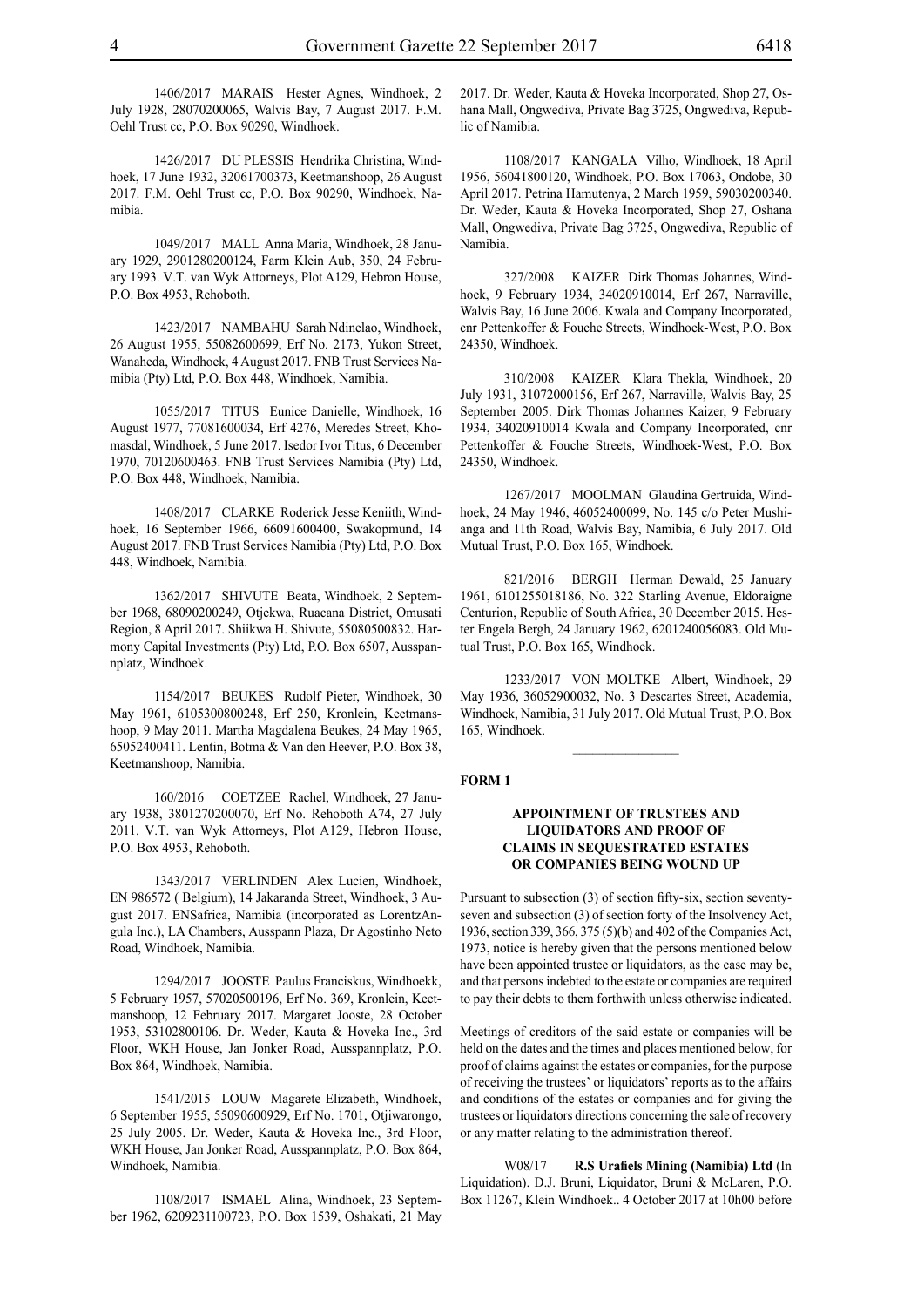the Master of the High Court, Windhoek. Second general meeting of directors and creditors.  $\frac{1}{2}$ 

### **FORM 2**

# **MEETING OF CREDITORS IN SEQUESTRATED ESTATES OR COMPANIES BEING WOUND UP**

Pursuant to sections *forty-one* and *forty-two* of the Insolvency Act, 1936, notice is hereby given that a meeting of creditors will be held in the sequestrated estates or companies being wound up mentioned below, on the dates, at the times and places and for the purpose thereof.

Meetings in a town in which there is a Magistrate's office, will be held before the Master, elsewhere they will be held before the Magistrate.

The particulars given in the following order: The number of estate/company; the name and description of the estate/company; the date, hour and place of meeting and the purpose of the meeting.

W03/16 **Ivato Repairs & Maintenance cc** (In Liquidation). 4 October 2017, at 10h00 at the Office of the Master of the High Court, Windhoek. Special meeting proof of further claims. Bruni & McLaren, P.O. Box 11267, Klein Windhoek.

 $\frac{1}{2}$ 

#### **FORM 4**

# **LIQUIDATION ACCOUNTS AND PLANS OF DISTRIBUTION OR CONTRIBUTION IN SEQUESTRATED ESTATES OR COMPANIES BEING WOUND UP**

Pursuant to section 77 of the Co-operatives Act 1996 (as amended) notice is hereby given that the liquidation accounts and plans of distribution or contribution in the estates or companies/cooperatives mentioned below, will lie for inspection of creditors at the offices of the Registrar of Co-operatives, Luther Street, Windhoek and Investment Trust Company (Pty) Ltd .The particulars given are the following order: Name and description of estate/cooperative, description of account, place of account lying for inspection.

W29/16 **Namibia Elektro Farm Services cc** (in liquidation). First and Final Liquidation and Distribution Account. Office of the Master of the High Court, Windhoek for a period of 14 days as from 22 September 2017. D.J. Bruni & S.H. Steyn, Joint Liquidators, Bruni & McLaren, P.O. Box 11267, Klein Windhoek.

W18/17 **Pole'vertising cc** (in liquidation). First and Final Liquidation and Distribution Account. Office of the Master of the High Court, Windhoek for a period of 14 days as from 22 September 2017. D.J. Bruni, Liquidator, Bruni & McLaren, P.O. Box 11267, Klein Windhoek.

# **IN THE HIGH COURT OF NAMIBIA, MAIN DIVISION - WINDHOEK**

 $\frac{1}{2}$ 

**CASE NO: I 337/2016**

In the matter between:

**BANK WINDHOEK LIMITED** Plaintiff

and

**PERIDOT CONSTRUCTION CC** First Defendant **ROBIN HARRY TLHABANELLO** Second Defendant **PRISCILLA UAZAPI TLHABANELLO** Third Defendant

# **NOTICE OF SALE IN EXECUTION**

In execution of a Judgement of the above Honourable Court in the above action, a sale without reserve will be held by the Deputy Sheriff, **Windhoek**, at Erf 1138, Dawid Goreseb Street, Katutura, Windhoek, on **5 October 2017**, at **09h30**, of the undermentioned property:

| <b>CERTAIN:</b>   | Erf 1138, Katutura                                                                                                                       |
|-------------------|------------------------------------------------------------------------------------------------------------------------------------------|
| SITUATE:          | In the Municipality of Windhoek<br>Registration Division "K"                                                                             |
| <b>MEASURING:</b> | 524 square metres                                                                                                                        |
|                   | IMPROVEMENTS: Commercial property consisting of a re-<br>tail/restaurant, veranda, storeroom, car-<br>ports, bar and ablution facilities |

TERMS 10% of the purchase price and the auctioneers' commission must be paid on the date of the sale. The further terms and conditions of the sale will be read prior to the auction and lie for inspection at the office of the Deputy Sheriff, Windhoek and at the offices of the execution creditor's attorneys.

DATED at WINDHOEK this 31st day of AUGUST 2017.

DR WEDER KAUTA & HOVEKA INC Legal Practitioner for Plaintiff WHK HOUSE Jan Jonker Road **WINDHOEK** 

# **IN THE HIGH COURT OF NAMIBIA CASE No. I 3571/2012**

 $\frac{1}{2}$ 

In the matter between:

**STANDARD BANK NAMIBIA LIMITED** Plaintiff

and

**RONEL VAN WYK** First Defendant **MARIA MAGDALENA SLIPPERS** Second Defendant

# **NOTICE OF SALE IN EXECUTION OF IMMOVABLE PROPERTY**

Pursuant to Judgment of the above Honourable Court granted on **15 MARCH 2013**, the following immovable property will be sold without reserve and voetstoots by the Deputy Sheriff of the District of **WINDHOEK** on **11 October 2017** at **12h00** at REMAINING EXTENT OF ERF NO 492(A PORTION OF ERF NO 163), KLEIN WINDHOEK, REPUBLIC OF NA-MIBIA

CERTAIN: Remaining extent of Erf No. 492 (A Portion of Erf No 163), Klein Windhoek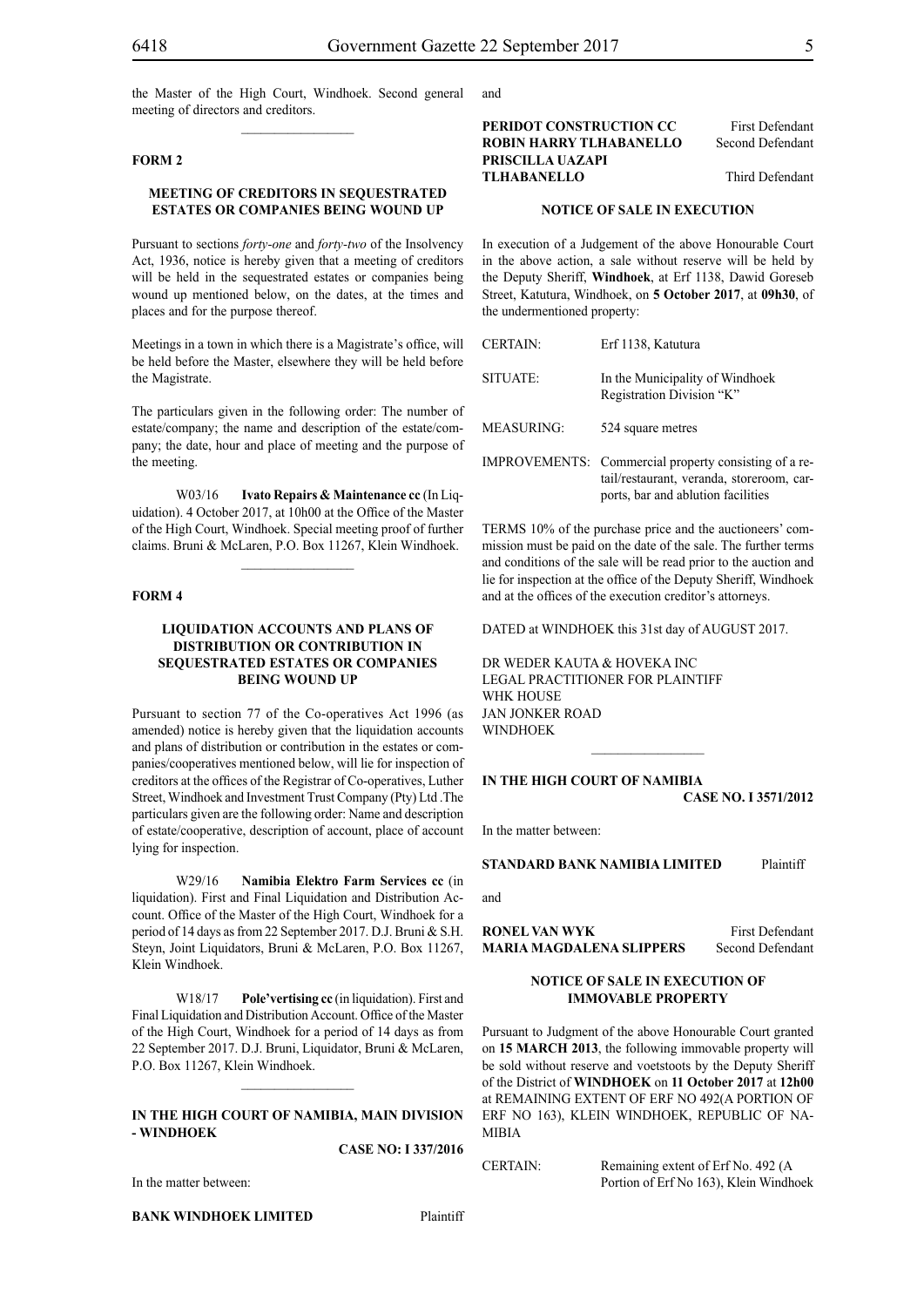| SITUATE:              | In the Municipality of Windhoek<br>Registration Division "K"<br>Khomas Region |
|-----------------------|-------------------------------------------------------------------------------|
| <b>MEASURING:</b>     | 958 (nine five eight) square metres                                           |
| <b>CONSISTING OF:</b> | House partly demolished busy with                                             |

renovations

The "Conditions of Sale-in-Execution" will lie for inspection at the office of the Deputy Sheriff at WINDHOEK and at the Head Office of Plaintiff at WINDHOEK and Plaintiff's Attorneys, Fisher, Quarmby & Pfeifer, at the under mentioned address.

Dated at WINDHOEK this 29th day of AUGUST 2017

FISHER, QUARMBY & PFEIFER LEGAL PRACTITIONER FOR Plaintiff Cnr Robert Mugabe Avenue & Thorer Street Entrance in Burg Street PO BOX 37 WINDHOEK

 $\frac{1}{2}$ 

# **IN THE HIGH COURT OF NAMIBIA**

**CASE No. I 41/2016**

In the matter between:

#### **FIRST NATIONAL BANK OF NAMIBIA LTD** Plaintiff

and

| <b>RICHARD GERRIT STUMPFE</b> | <b>First Defendant</b> |
|-------------------------------|------------------------|
| <b>ELRIKA MELINDY STUMPFE</b> | Second Defendant       |

#### **NOTICE OF SALE IN EXECUTION OF IMMOVABLE PROPERTY**

Pursuant to a Judgment of the above Honourable Court granted on **18 FEBRUARY 2016,** the following immovable property will be sold without reserve and voetstoots by the Deputy Sheriff of the District of **REHOBOTH** on **4 OCTOBER 2017** at **10h00** at ERF NO. REHOBOTH F 587.

| <b>CERTAIN:</b>   | Erf No. Rehoboth F587                                        |
|-------------------|--------------------------------------------------------------|
| SITUATE:          | In the Municipality of Rehoboth<br>Registration Division "M" |
| <b>MEASURING:</b> | 675 (six seven five) square metres                           |

CONSISTING OF: 2x Bedrooms, l x Bathroom, l x Lounge, lx Kitchen, WC

The "Conditions of Sale-in-Execution" will lie for inspection at the office of the Deputy Sheriff at REHOBOTH and at the Head Office of Plaintiff at WINDHOEK and Plaintiffs Attorneys, Fisher, Quarmby & Pfeifer, at the undermentioned address.

Dated at WINDHOEK this 9th day of AUGUST 2017.

FISHER, QUARMBY & PFEIFER LEGAL PRACTITIONER FOR Plaintiff c/o Robert Mugabe & Thorer Streets entrance on Burg Street PO BOX 37 WINDHOEK

#### **IN THE HIGH COURT OF NAMIBIA CASE NO: I 1902/2012**

In the matter between:

# **FIRST NATIONAL BANK OF NAMIBIA LTD** Plaintiff

 $\frac{1}{2}$  ,  $\frac{1}{2}$  ,  $\frac{1}{2}$  ,  $\frac{1}{2}$  ,  $\frac{1}{2}$  ,  $\frac{1}{2}$  ,  $\frac{1}{2}$ 

and

**MANUEL KURAUMENE TJIUMA** Defendant

# **NOTICE OF SALE IN EXECUTION OF IMMOVABLE PROPERTY**

Pursuant to a Judgment of the above Honourable Court granted on **3 AUGUST 2012**, the following immovable property will be sold without reserve and voetstoots by the Deputy Sheriff of the District of **WINDHOEK** on **3 OCTOBER 2017** at **09h30** at ERF NO. 1045, WANAHEDA (EXTENSION NO. 3) WINDHOEK.

| <b>CERTAIN:</b>   | Erf No. 1045 Wanaheda (Extension<br>No. 3)                                                                   |
|-------------------|--------------------------------------------------------------------------------------------------------------|
| SITUATE:          | In the Municipality of Windhoek<br>Registration Division "K"                                                 |
| <b>MEASURING:</b> | 269 (two six nine) square metres                                                                             |
| CONSISTING OF:    | 1 Dwelling: 1 x Lounge, 1 x Dining<br>Room, 1 x Kitchen, 2 x Bedrooms, 1 x<br>Bathroom, 1 x Shower, 2 x W/C. |

The "Conditions of Sale-in-Execution" will lie for inspection at the office of the Deputy Sheriff at WINDHOEK and at the Head Office of Plaintiff at WINDHOEK and Plaintiffs Attorneys, Fisher, Quarmby & Pfeifer, at the undermentioned address.

Dated at WINDHOEK this 10th day of AUGUST 2017.

FISHER, QUARMBY & PFEIFER L EGAL PRACTITIONER FOR Plaintiff c/o Robert Mugabe & Thorer Streets entrance on Burg Street  $P$  O BOX 37 WINDHOEK

# **IN THE HIGH COURT OF NAMIBIA, MAIN DIVISON, WINDHOEK**

 $\frac{1}{2}$ 

**CASE NO.: I 504/2010**

In the matter between:

# **FIRST NATIONAL BANK OF NAMIBIA LIMITED** Plaintiff

and

**ELIPHAS SHANINGUA SHIPANGA** Defendant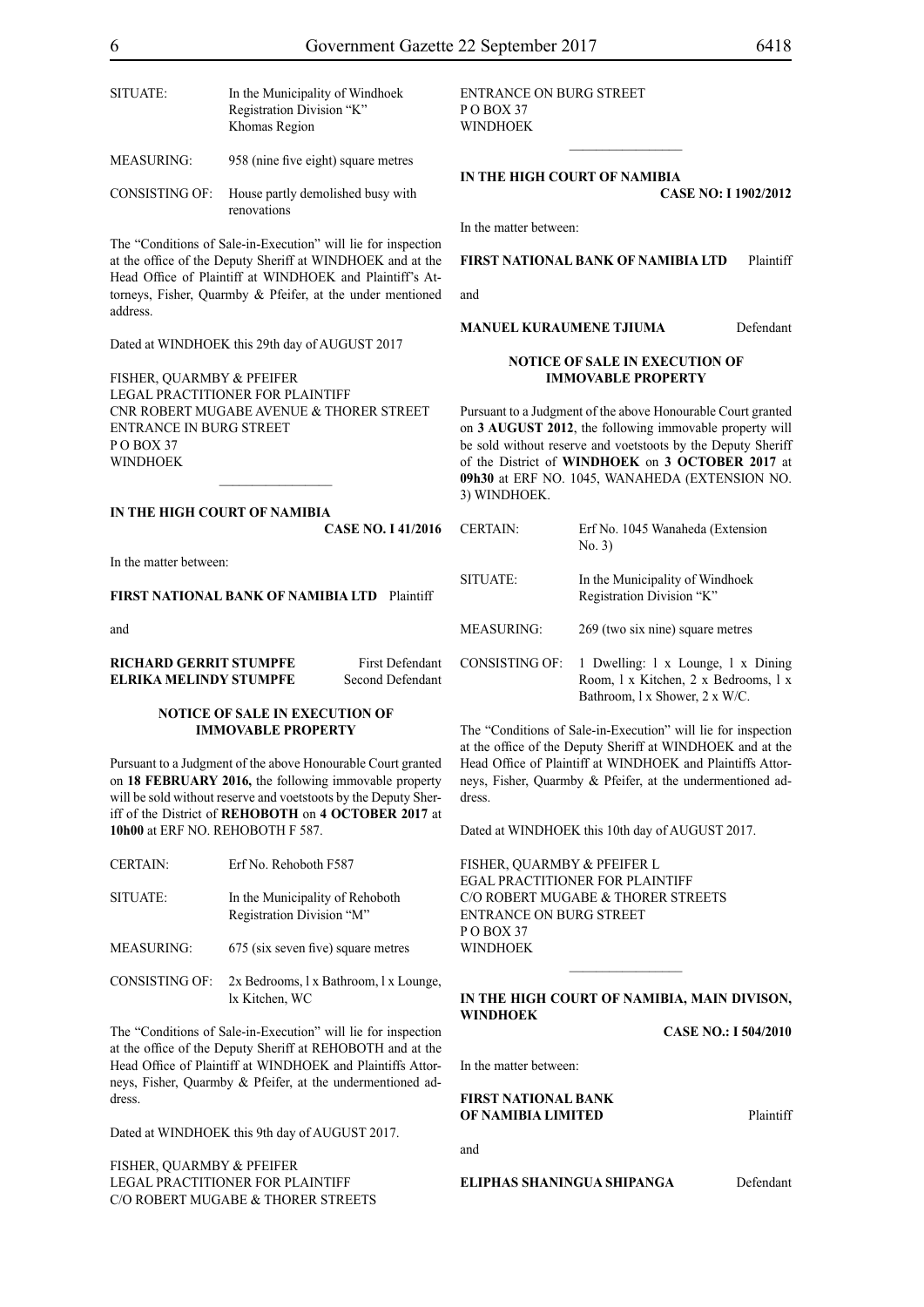# **NOTICE OF SALE IN EXECUTION**

In execution of a Judgement granted by the above Honourable Court, the following property will be sold by public auction by the Deputy Sheriff of **Windhoek** on **4 October 2017, 09H30**  at Section No 1, Domo Court, Pionierspark, Extension No 1, Windhoek, Republic of Namibia.

- CERTAIN: Section No. 1 as shown and more fully described on Sectional Plan No 37/1997 in the building or buildings known as DOMO COURT situate at PIONIER-SPARK, EXTENSION NO. 1 and an undivided share in the common property in the land and building or buildings as shown and more fully described on the said sectional plan, apportioned to the said section in accordance with the participation quota of the said section
- SITUATE: In the Municipality of Windhoek Registration Division,"K" Khomas Region
- MEASURING: 118 (one one eight) square metres
- HELD BY: Certificate of Registered Sectional Title No. 37/1997(1) (UNIT)
- IMPROVEMENTS: Kitchen, Lounge, 3 Bedrooms, Bathroom with WC, 1 Garage

# **CONDITIONS OF SALE:**

- 1. The Sale is subject to provisions of the High Court Act no. 16 of 1990, as amended, and the property will be sold "voetstoots" according to the existing title deed.
- 2. The complete Conditions of Sale will be read out at the time of the sale, and may be inspected beforehand at the offices of the Plaintiff and Plaintiff's attorney at the under-mentioned address, as also at the offices of the Deputy Sheriff, Windhoek.

Dated at WINDHOEK on the 16th day of AUGUST 2017.

J C VAN K ATTORNEYS Legal Practitioner for Plaintiff 18 LOVE STREET WINDHOEK

# **IN THE MAGISTRATE'S COURT FOR THE DISTRICT OF OTAVI**

 $\frac{1}{2}$ 

| <b>HELD AT OTAVI</b>   | <b>CASE NO. 7/2014</b> |
|------------------------|------------------------|
| In the matter between: |                        |
| <b>ERWIN MUSELER</b>   | Plaintiff              |
| and                    |                        |
| <b>JE SHILUNGU</b>     | Defendant              |
|                        |                        |

# **NOTICE OF SALE IN EXECUTION**

Pursuant to a judgment of the above honourable Court, notice is hereby given that a Sale in Execution of the following immovable property:

| <b>CERTAIN:</b>   | Erf No. 102, Otavi                                                               |
|-------------------|----------------------------------------------------------------------------------|
| SITUATE:          | In the Municipality of Otavi<br>Registration Division "B"<br>Otjozondjupa Region |
| <b>MEASURING:</b> | $1360 \text{ m}^2$                                                               |
| -HELD BY:         | Deed Transfer No. T6742/1999                                                     |

Will be held on **6 October 2017** at **10h00** at the property Erf 102, Omeg Street, Otavi.

TERMS: VOETSTOOTS AND CASH TO THE HIGHEST BIDDER

Dated at OTJIWARONGO this 15th day of AUGUST 2017

A. DAVIDS CO LEGAL PR TITIONER FOR Plaintiff 1 DR LIBERTINA AMATHILA AVENUE P.O. BOX 11 OTJIWARONGO

#### **CASE NO: POCA03/2017**

# **IN THE HIGH COURT OF NAMIBIA, MAIN DIVISION**

# **HELD AT WINDHOEK, ON FRIDAY, THE 8th DAY OF SEPTEMBER 2017 BEFORE THE HONOURABLE MR JUSTICE USIKU**

In the *ex parte* matter of

#### **THE PROSECUTOR-GENERAL Applicant**

*IN RE:* The positive balance in First National Bank Namibia Gold Lifestyle account number 62253384590 held in the name of Xuan Niu; the positive balance in Bank Windhoek limited cheque account number 8005415317 held in the name of Leonarda Van Wyk; the positive balance in Bank Windhoek limited cheque account number 8005415425 held in the name of Eldien Matroos, the positive balance in Bank Windhoek limited cheque account number 8005416206 held in the name of Advance Information Technology Namibia CC, the positive balance in First National Bank account number 62259477943 held in the name of Namibia Travel CC, the positive balance in Standard Bank account number 60002169834 held in the Namibia of Namibia Travel CC , a Volvo with chassis number YV1 RS61P222174766 and engine number 2805806, Dodge with licence number N181742W and engine number 7W698909, a Mitsubishi with chassis number V73W0501591 and engine number 6G72RT2874, a Honda with licence number N4452KM and engine number F23A2220408, a Nissan with licence number N58654W and engine number MR20135066A, a Mercedes Benz with licence number N13366W and engine number 65194030635043, a Volkswagen Panel Van with licence number N189359W and engine number BJK017684, a Volkswagen with licence number FLITZERNA and engine number CHY761495 and a Ford Ranger with licence number N52249W and engine number SA2LPGL008641.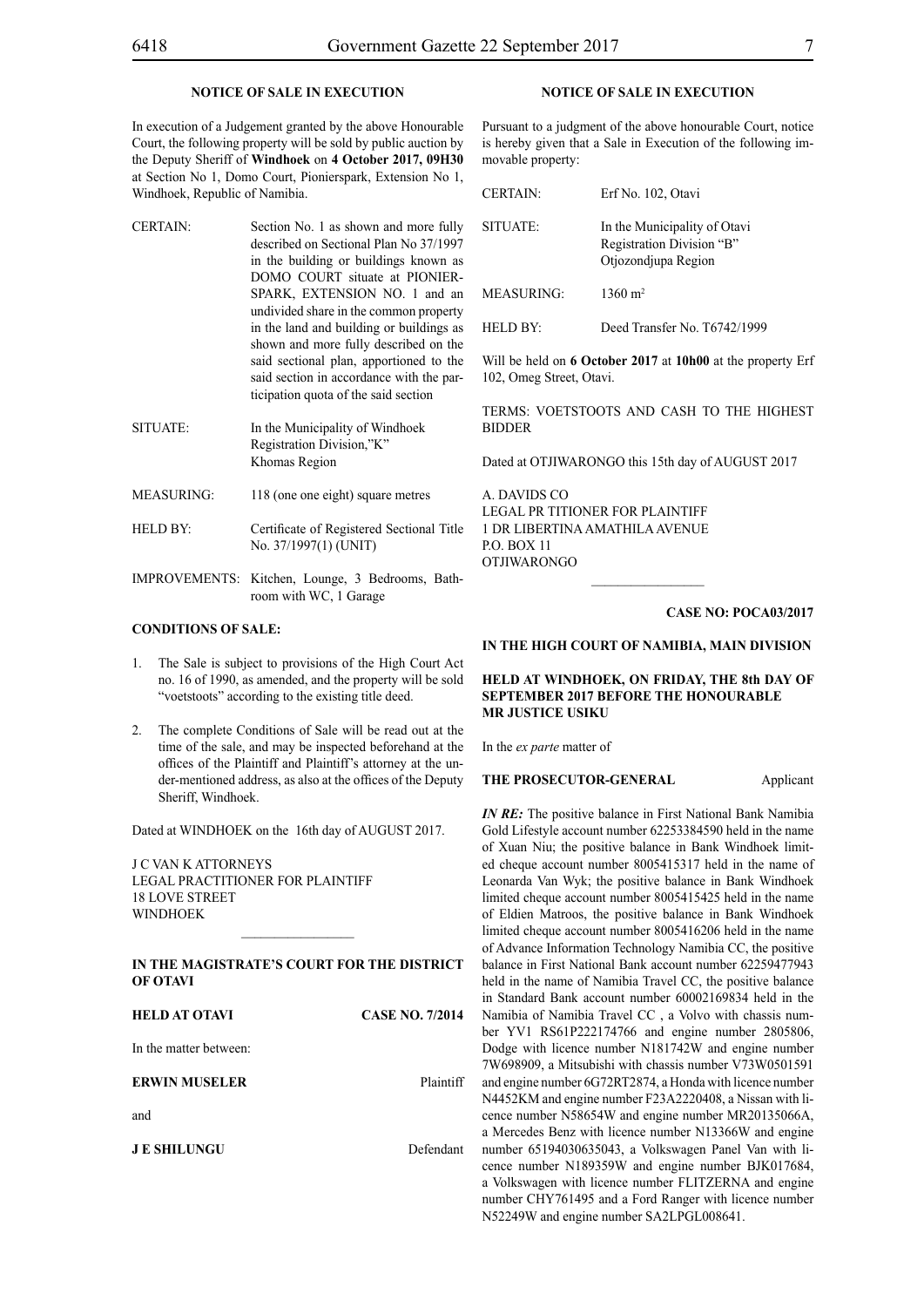# **AN APPLICATION FOR FORFEITURE OF PROPERTY ORDER IN TERMS OF SECTION 59 OF THE PREVEN-TION OF ORGANISED CRIME ACT, ACT 29 OF 2004**

#### **ORDER**

Having heard **Mr T Nanhapo**, on behalf of the applicant and having read the Notice of Motion, affidavits and annexures filed thereto:

# **IT IS HEREBY ORDERED THAT:**

- The properties which are presently subject to a preservation of property order granted by this Honourable Court under the above case number on 9 March 2017, namely: ("the properties"), be forfeited to the State in terms of section 61 of the Prevention of Organised Crime Act, 29 of 2004 ("POCA").
- 2. The properties are to remain under the control and supervision of Warrant Officer Emilia Nambadi ("W/0 Nambadi"), in W/O Nambadi's absence, an authorised member of the Anti-Money Laundering and Combating of Financing of Terrorism: Asset Recovery Sub- Division a division within Nampol is subject to the further orders as set out below.
- 3. W/O Nambadi is directed to pay:
	- 3.1 The positive balance in First National Bank Namibia Gold Lifestyle account number 62253384590 held in the name of Xuan Niu;
	- 3.2 The positive balance in Bank Windhoek limited cheque account number 8005415317 held in the name of Leonarda Van Wyk;
	- 3.3 The positive balance in Bank Windhoek limited cheque account number 8005415425 held in the name of Eldien Matroos,
	- 3.4 The positive balance in Bank Windhoek limited cheque account number 8005416206 held in the name of Advance Information Technology Namibia CC,
	- 3.5. The positive balance in First National Bank account number 62259477943 held in the name of Namibia Travel CC, into the Asset Recovery Account:

Ministry of Justice *-* POCA Standard Bank account number 589245309 Branch Code: 08237200

- Warrant Nambadi is direct to sell:
	- 4.1 The Volvo with chassis number YVI RS61P222174766 and engine number 2805806,
	- 4.2 The Dodge with licence number N181742W and engine number 7W698909,
	- 4.3 the Mitsubishi with chassis number V73W0501591 and engine number 6G72RT2874,
	- 4.4 The Honda with licence number N4452KM and engine number F23A2220408,
- 4.5. The Nissan with licence number N58654W and engine number MR20135066A,
- 4.6 The Mercedes Benz with licence number N13366W and engine number 65194030635043,
- 4.7 The Volkswagen Panel Van with licence number N189359W and engine number BJK017684,
- 4.8 The Volkswagen with licence number FLITZERNA and engine number CHY761495 and
- 4.9 The Ford Ranger with licence number N52249W and engine number SA2LPGL008641 herein collectively referred to as "the properties".
- 5. Any person whose interest concerned is affected by the forfeiture order, may within 20 days after he or she has acquired knowledge of such order, set the matter down for variation or rescission by the Court.
- 6. This order must be published in the Government Gazette as soon as practicable after it is made.
- Prayers 1, 3 and 4 will not take effect before 30 days after the notice of this order was published in the Government Gazette or before an application in terms of section 65 of POCA or an appeal has been disposed of.

# **BY ORDER OF THE COURT**

#### **REGISTRAR OF THE ABOVE HIGH COURT**

### **TO: THE GOVERNMENT A TTORNEY**

# **NOTICE IN TERMS OF SECTION 34 OF THE INSOLVENCY ACT OF THE TRANSFER OF THE BUSINESS OF NAMIBIA GADGET SUPPLIES CC trading as NAMIBIA GADGET SUPPLIES AS A GOING CONCERN**

Take notice that ANGELENE WIESE intends to alienate and dispose of the business being conducted by and under the name and style of NAMIBIA GADGET SUPPLIES CC trading as NAMIBIA GADGET SUPPLIES at the premises situated at Shop 485 Upper Level, Grove Mall, Windhoek to and in favour of ANDRE KOORTS as a going concern, who shall carry on such business under the same name at the aforementioned premises and that this publication shall serve as due notice in terms of Section 34 of the insolvency Act, 1936 (Act No. 24 of 1936)

Signed at WINDHOEK on this 8th day of September 2017.

 $\frac{1}{2}$ 

DR WEDER, KAUTA& HOVEKA INC. LEGAL PRACTITIONERS FOR SELLERS 3rd FLOOR, WKH HOUSE 23 JAN JONKER ROAD WINDHOEK